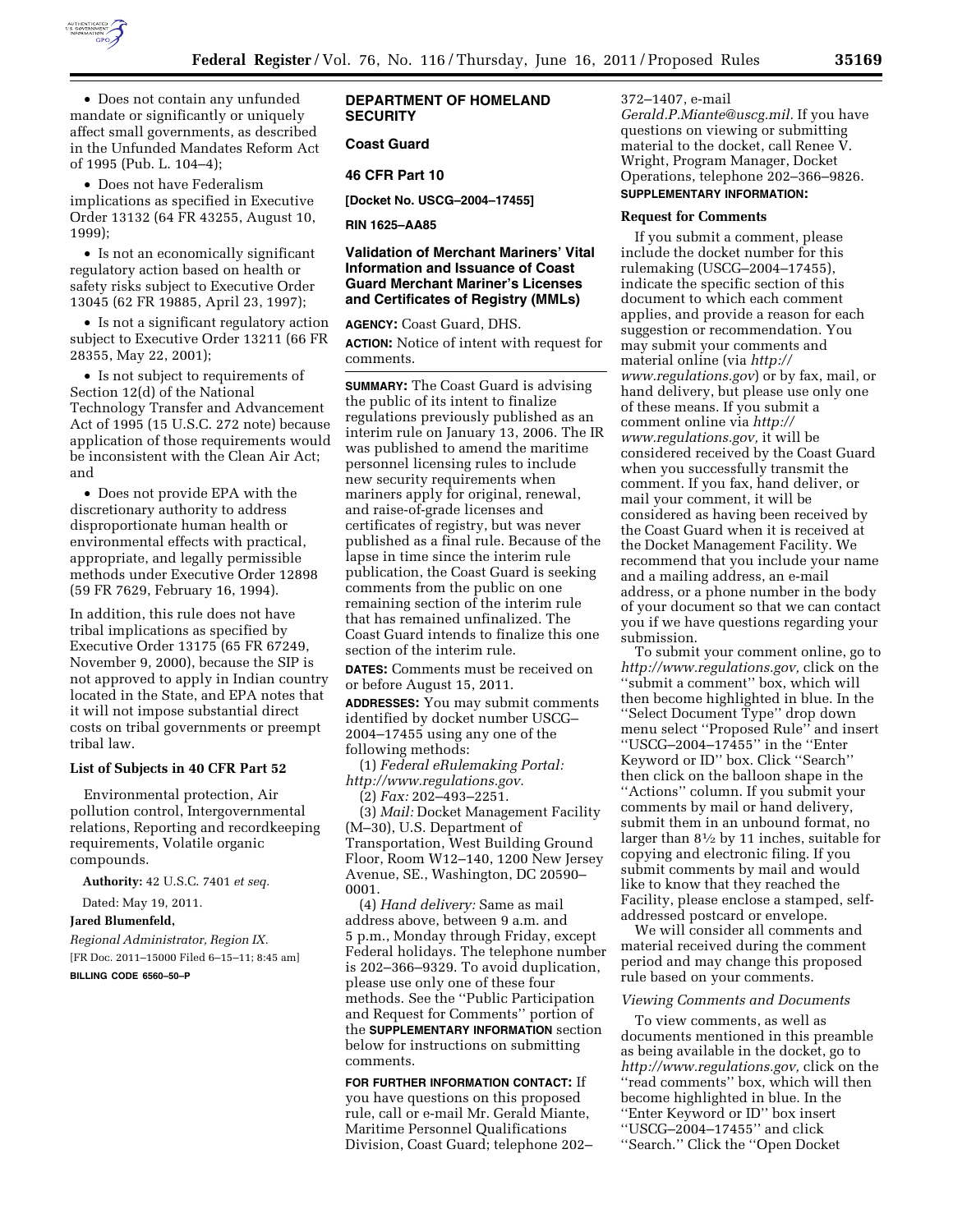Folder'' in the ''Actions'' column. You may also visit the Docket Management Facility in Room W12–140 on the ground floor of the Department of Transportation West Building, 1200 New Jersey Avenue, SE., Washington, DC 20590, between 9 a.m. and 5 p.m., Monday through Friday, except Federal holidays. We have an agreement with the Department of Transportation to use the Docket Management Facility.

### *Privacy Act*

Anyone can search the electronic form of comments received into any of our dockets by the name of the individual submitting the comment (or signing the comment, if submitted on behalf of an association, business, labor union, etc.). You may review a Privacy Act notice regarding our public dockets in the January 17, 2008, issue of the **Federal Register** (73 FR 3316).

#### *Public Meeting*

We do not now plan to hold a public meeting. But you may submit a request for one on or before July 6, 2011 using one of the four methods specified under **ADDRESSES**. Please explain why you believe a public meeting would be beneficial. If we determine that one would aid this rulemaking, we will hold one at a time and place announced by a later notice in the **Federal Register**.

For information on facilities or services for individuals with disabilities or to request special assistance at the public meeting, contact Mr. Gerald Miante, Maritime Personnel Qualifications Division, Coast Guard; at the telephone number or e-mail address indicated under the **FOR FURTHER INFORMATION CONTACT** section of this notice.

#### **Abbreviations**

- § Section symbol
- FBI Federal Bureau of Investigation
- FR **Federal Register**
- MMC Merchant Mariner Credential
- Merchant Mariner's Document
- NMC National Maritime Center
- REC Regional Examination Center
- TSA Transportation Security
- Administration
- TWIC Transportation Worker Identification Credential
- U.S.C. U.S. Code

### **Basis and Purpose**

On January 13, 2006, the Coast Guard published in the **Federal Register** (71 FR 2154) an interim rule with request for comments. The interim rule described maritime personnel licensing rules to include new security requirements when mariners apply for original, renewal, and raise-of-grade licenses and certificates of registry.

However, subsequent rulemakings have addressed the majority of the interim rule provisions. As a result, the Coast Guard intends to finalize the single remaining section that has not been addressed in subsequent rulemakings.

The most recent significant rulemaking documents for rulemakings addressing the interim rule provisions are as follows: 1 (1) Transportation Worker Identification Credential (TWIC) Implementation in the Maritime Sector; Hazardous Materials Endorsement for a Commercial Driver's License (74 FR 13114); (2) Seafarer's Training, Certification and Watchkeeping Code (STCW Code) (75 FR 13715); (3) Maritime Identification Credentials (74 FR 2865); (4) Consolidation of Merchant Mariner Qualification Credentials (74 FR 11196); (5) Training and Service Requirements for Merchant Marine Officers (73 FR 52789); (6) Large Passenger Vessel Crew Requirements (74 FR 47729); and (7) Crewmember Identification Documents (74 FR 19135).

The one section of the January 13, 2006 interim rule that has remained unfinalized is 46 CFR 10.107(b): *Definitions in subchapter B,* specifically, the definition of ''Dangerous drug'' defined as ''a narcotic drug, a controlled substance, or a controlled-substance analogue (as defined in section 102 of the Comprehensive Drug Abuse and Control Act of 1970 (21 U.S.C. 802)).'' This definition was originally published in the January 13, 2006 interim rule as 46 CFR 10.103. The subsequent rulemaking, Consolidation of Merchant Mariner Credentials, redesignated *Definitions in subchapter B,* to 46 CFR 10.107(b) (74 FR 11216). Our intent is to finalize this one remaining section of the interim rule in its current designation, 46 CFR 10.107(b), and we are asking for comment on this section only. You may submit a comment to the docket using one of the methods specified under **ADDRESSES**.

#### *Discussion of Comments*

As a result of our request for comments in the interim rule published on January 13, 2006 in the **Federal Register** (71 FR 2154), the Coast Guard heard from 364 respondents representing mariners and the industry. The respondents submitted numerous comments addressing a wide range of issues related to the interim rule. A discussion of the comments follows.

One hundred and eighty commenters noted that the interim rule requirements resulted in lost work time, long travel

times, and excessive expenses to visit one of only 17 Regional Exam Centers (RECs) for fingerprinting and identification checks. The commenters felt this was extremely burdensome and created a hardship for most mariners who work or reside a long distance from the nearest REC. In addition, the commenters felt long wait times at the RECs increased this burden. This proposal, the commenters believed, would not make the industry any safer and would cost excessive time and money, plus make more work for the Coast Guard. The commenters also felt that the cost of maintaining one's credential may have been a deterrent for new entrants into the merchant marine.

One hundred and fifty four commenters suggested that instead of requiring visits to one of only 17 RECs, the Coast Guard should have allowed mariners to visit local law enforcement, Department of Motor Vehicles/Motor Vehicle Administrations, Federal Bureau of Investigation (FBI), Coast Guard Marine Safety Units, and other field offices both temporary and permanent. Locations such as post offices can take secure fingerprints for purposes such as passports, so the commenters felt the Coast Guard should allow mariners more options. The commenters suggested that the Coast Guard could also send traveling teams of examiners to places where a large number of applicants might require fingerprints and identification checks, and that the Coast Guard could notify mariners, shipping companies, and unions (through the local media), as to when and where these teams would be at any given time.

Fifteen commenters asked the Coast Guard to rescind the interim rule and work with industry to come up with a better system for fingerprint and identification checks. The commenters encouraged the Coast Guard to explore less burdensome and expensive ways to accomplish this goal while providing a way to ensure all licensed mariners are identified and properly screened.

Thirteen commenters expressed fear that the RECs may not have the manpower to provide fingerprinting and ID verification service and that the system will be overwhelmed. The commenters suggested that a traveling Coast Guard team also visit maritime schools, where there was a large concentration of mariners wishing to renew or upgrade their credentials.

These problems have been overcome by other Coast Guard rulemakings, including the Transportation Workers Identification Card (TWIC) rulemaking, which requires certain mariners who hold Coast Guard credentials to also

<sup>1</sup>To find all the rulemaking documents associated with the rulemakings listed here, you can view each rulemaking's docket on *[http://www.regulations.gov.](http://www.regulations.gov)*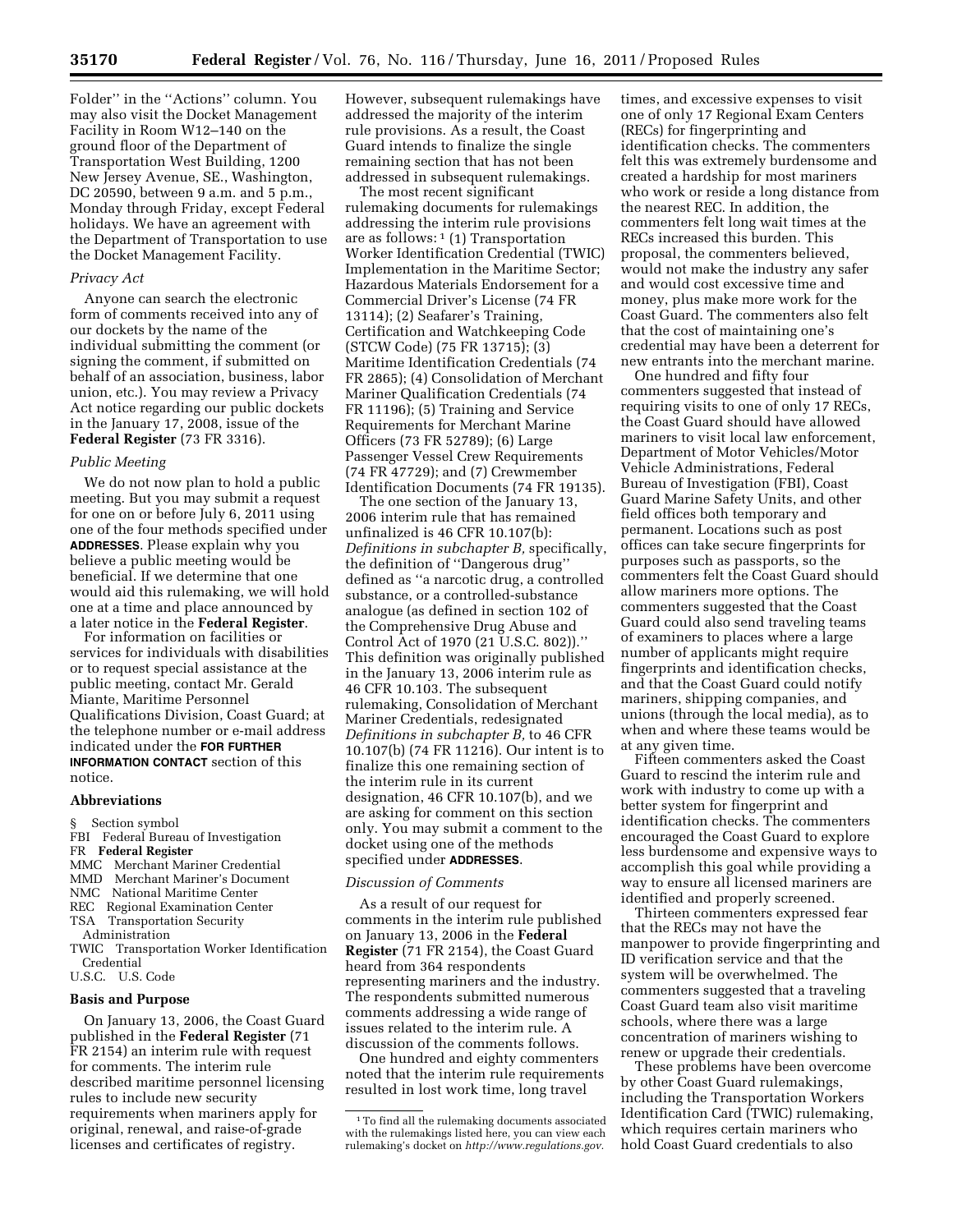hold a TWIC, and the Consolidation of Merchant Mariner Qualification Credentials rulemaking, which removed the requirement to appear at an REC for those mariners who must enroll for a TWIC. Moreover, the Transportation Security Agency (TSA) has set up more than 150 enrollment centers around the country at which cards may be applied for and distributed. Those mariners who are not required to obtain a TWIC must still undergo another vetting process.

Six commenters said the interim rule should not apply to operators of uninspected passenger vessels. Also, the commenter noted, some of those mariners work on inland lakes and rivers where there are no Maritime Transportation Security Act-regulated facilities and many work on small passenger vessels or family-owned offshore supply vessels where risk of a security incident is minimal.

The Coast Guard publishes regulations that implement laws passed by Congress. Section 102 of the Maritime Transportation Security Act of 2002, as codified in Title 46 U.S. Code (46 U.S.C.) section 70105(b)(2), required that every Coast Guard-credentialed mariner, and other specific mariners, obtain a TWIC. As noted above, TSA maintains more than 150 enrollment centers. However, the Coast Guard Authorization Act of 2010 modified the TWIC requirement for mariners by limiting it to only those mariners who need unescorted access to secure spaces on vessels required to have a security plan under 46 U.S.C. chapter 701. However, those mariners who are not required to obtain a TWIC must still undergo a vetting process.

Ten commenters stated that a Coast Guard license was not an identity document, and since a license was not an identity document, and was not intended to be one, a license heist was not a likely terrorist consideration.

The commenters are correct that a Coast Guard license is not an identity document. The fact that identity checks and fingerprinting are required to obtain a license does not in itself mean that the Coast Guard considers the license to be an identity document. At the time the interim rule was published, the Merchant Mariner Document (MMD) was the primary identity document for a mariner. Currently, the TWIC serves as the primary identity document. A license or a Merchant Mariner Credential (MMC) is a professional qualification document. The Coast Guard is concerned that any vessel master not required to hold an MMD could be in a position to cause serious damage to terminals, bridges, and vessels along inland routes. Therefore,

license-only holders must go through the fingerprinting and identificationcheck process.

Five commenters suggested that the Coast Guard work with the TSA for fingerprinting and identification verification.

The TWIC rulemaking has addressed this issue. Those mariners who are not required to obtain a TWIC must still undergo another vetting process.

Fourteen commenters argued that fingerprints should only be necessary on the first issuance of an MMC because fingerprints do not change over time. Also, the commenters believed that renewal applicants already had their fingerprints on file, making it easy to detect if someone were to try to renew an existing license fraudulently.

To apply for an MMC, a mariner must have a valid TWIC, which requires a full set of fingerprints at each 5-year renewal. Those mariners who are not required to obtain a TWIC must still undergo another vetting process, which also requires the submission of fingerprints in order to perform an updated background check. Fingerprints can change somewhat with age and especially after working with handabrasives, chemicals, etc. Additionally, fingerprints kept on file for long periods of time can also degrade, making them unsuitable for matching purposes.

One commenter asked if a mariner renewing his or her license for continuity would be required to give fingerprints and undergo an ID check.

No. Renewals for continuity credentials do not require fingerprints.

Three commenters objected to using convictions in foreign courts against any mariner wishing to renew their credentials.

The TSA has jurisdiction over this matter. For additional information on disqualifying crimes, please see the TWIC final rule revising 49 CFR 1572.103: *Disqualifying Criminal Offenses* (72 FR 3492). Those mariners who are not required to obtain a TWIC must still undergo another vetting process.

One commenter stated that the licensing procedure should not be halted while the Coast Guard produces a final rule on the issue.

An interim rule was necessary from an enforcement perspective until the TWIC process became operable. Licensing was not suspended during this period.

One commenter said it is unnecessary for a credential holder to give fingerprints and submit to an ID check in order to renew a credential because that credential did not enable access to security facilities or information.

Fingerprinting and ID checks are needed to perform the background check required by Coast Guard regulations.

Seven commenters stated that the Coast Guard should have allowed for public meetings in several locations around the nation before publication of the interim rule.

Given the urgency at the time, the Coast Guard decided to issue an interim rule to make the regulations effective as soon as possible. Due to subsequent rulemakings that provided an opportunity for public comment (see the ''Basis and Purpose'' section of the preamble), the Coast Guard, at this time, is only finalizing one remaining section of the interim rule that has remained unfinalized: § 10.107(b): *Definitions in subchapter B,* specifically, the definition of ''Dangerous Drug''. We have determined that a public meeting is not necessary, but those wishing to request one should follow the procedures outlined above under ''Public meeting''.

Two commenters suggested that the renewal process for credentials take place at local Coast Guard stations.

According to Coast Guard regulations, renewal applications are submitted to the National Maritime Center (NMC), through an REC, for evaluation and processing. The U.S. Coast Guard's NMC has recently completed restructuring and centralizing the Mariner Licensing and Documentation (MLD) program in order to reduce credential processing time, improve customer service, and ensure the consistency and quality of U.S. credentials issued to more than 210,000 mariners. The major components of this project include: Centralizing many MLD functions that had historically been performed at 17 RECs at the NMC, which is now located in Martinsburg, WV; streamlining credential production processes at the NMC; aligning the organization of the RECs so that they report directly to the NMC; and relocating the MLD program policy functions to U.S. Coast Guard headquarters.

One commenter noted that mariners are required to give fingerprints and undergo ID checks every 5 years (and have to travel longer distances to do so) while aliens are required to renew their Green Cards every 10 years.

The Coast Guard's 5-year renewal process is mandated by law (Title 46 U.S.C. 7106).

One commenter said that the results of the fingerprinting and background checks required every 5 years should not change past determinations and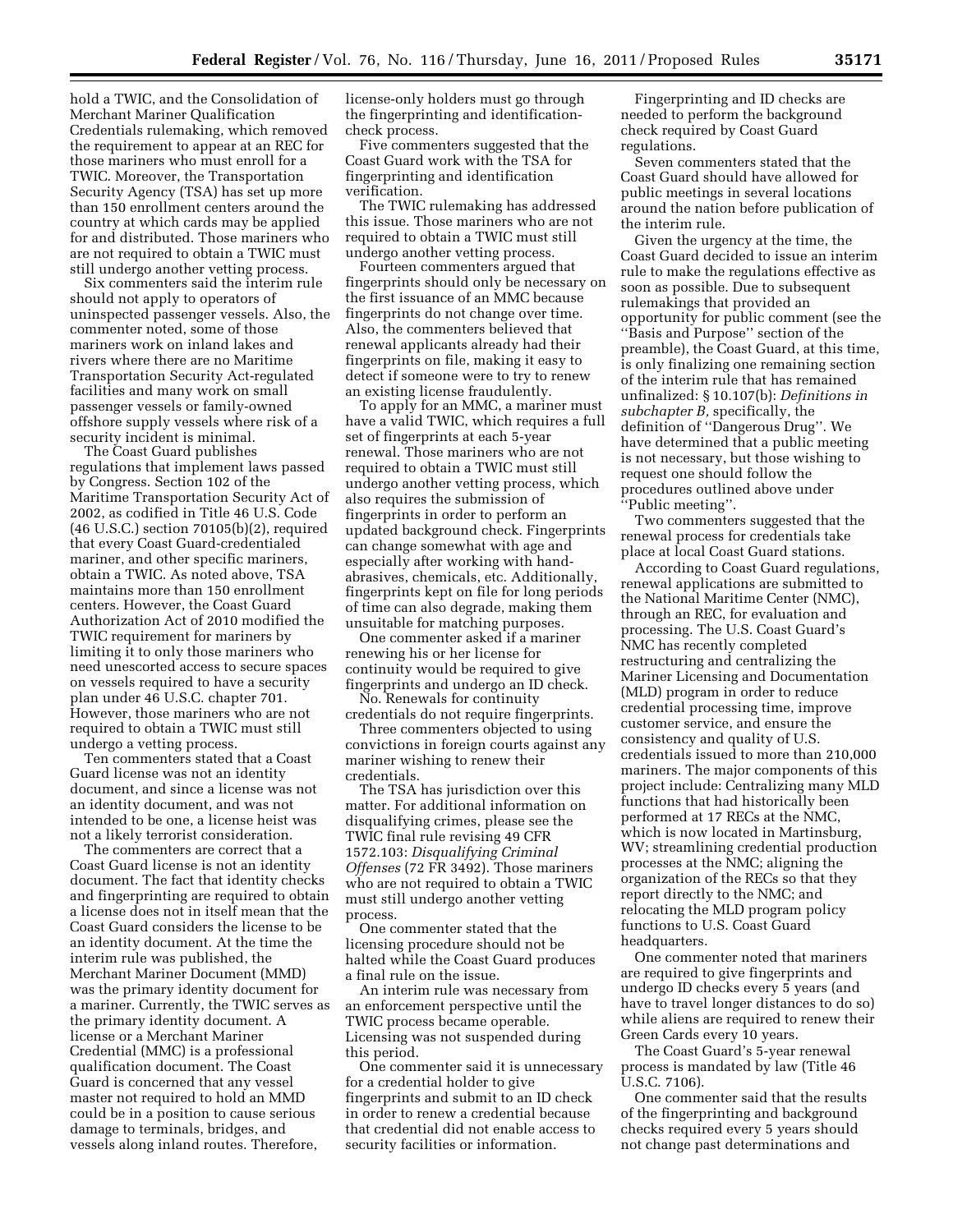findings on individuals under the guise of security.

The 5-year renewal process is in place to ensure the mariner's record is current. As discussed above, fingerprints can change somewhat with age and fingerprints kept on file for long periods of time can also degrade, making them unsuitable for matching purposes. Additionally, the Coast Guard must ensure background checks contain current information. Without this, there is a break in the chain of trust that could present a lapse of security.

Two commenters stated that the requirement to give fingerprints at an REC each time a mariner wishes to renew or upgrade his or her credentials was arrogant and inconsiderate of the burden it places on the industry. The commenters believed it did little to enhance national security and asked why it was necessary to continually submit fingerprints at an REC while military personnel can submit fingerprints at their stations.

Beginning April 15, 2009, TSA collects fingerprints and proof of identity and forwards that information to the NMC to perform a background check. The Coast Guard will also be able to obtain certain information from the record TSA created when the mariner enrolled for his or her TWIC. Therefore, mariners will not have to appear at an REC. Those mariners who are not required to obtain a TWIC must still undergo another vetting process.

One commenter said it is unnecessary for mariners to submit identity verification for a duplicate credential if a credential is lost, stolen, or burned.

The Coast Guard disagrees. When a duplicate credential is issued, the Coast Guard needs to re-verify the identity of the mariner. Without this, there is a break in the chain of trust that presents a lapse of security.

One commenter said that arrest records need not be revealed, referenced, or discussed in any matter during the credentialing process when the outcome is in question. The commenter also suggested removing misdemeanor convictions altogether from being a criterion by which a mariner or applicant is judged for certification and licensure.

Although arrest records are not clear evidence of guilt, and therefore denial of credentialing is based on a court determination, the arrest serves as part of the record and is needed for full determination as required by 46 CFR 10.211. The Coast Guard acknowledges the commenter's concern. However, these issues have been resolved in the TWIC rulemaking. Those mariners who

are not required to obtain a TWIC must still undergo another vetting process.

Mariners who feel they were unfairly denied a credential, can appeal under the process available from TSA (49 CFR 1515) and/or the Coast Guard (46 CFR 1.03). Those mariners who are not required to obtain a TWIC must still undergo another vetting process.

One commenter asked if the Coast Guard thought the state of Montana was a legitimate terrorist target and asked what a terrorist attack in the state would accomplish.

A terrorist attack could happen anywhere in the United States, and the Coast Guard will require vetting of every merchant mariner seeking a credential. Please note that credentials are a Federal document and allow the holder to operate anywhere inland in the U.S., coastwise, or in foreign waters subject only to the restrictions on the credentials' face.

One commenter expressed concern over the allowance of birth certificates and foreign passports as allowable identification. Another commenter took issue with the specific types of IDs accepted for verification.

The Coast Guard understands the commenters' concerns. However, this requirement is moot as identification required for MMLs is addressed by the TWIC final rule which requires all mariners who hold Coast Guard credentials to also hold a TWIC. Those mariners who are not required to obtain a TWIC must still undergo another vetting process. See 49 CFR 1572.17, see also 46 CFR 10.221.

One commenter asked the Coast Guard if fingerprinting/ID checks were so critical, why the Coast Guard mails the credential to an address at which someone other than the intended recipient might be waiting to intercept it.

The Coast Guard acknowledges the commenter's concern. However, this concern has been addressed for mariners requiring a TWIC, which must be activated in person to complete the "chain of trust". Those mariners who are not required to obtain a TWIC must still undergo another vetting process.

One commenter called into question centralizing Marine Licensing and Documentation with the NMC and moving it to Martinsburg, WV. By doing this, the commenter said, all records could be wiped out with one calamity. The commenter was afraid that reducing facilities to one location would have the opposite effect on the backlog. Also, the commenter asked what happens when the system is down or has no power.

This comment is beyond the scope of this rulemaking. However, current

system performance has the average credential being processed in approximately 17 days of net processing time with greater than 80 percent being under 30 days. This is significantly less than the system performance while business was conducted at 17 disparate RECs. Performance at RECs varied significantly for many reasons. Among other benefits, centralization brings consistency across the program. Records were and are archived from the RECs to Federal Records Centers just as they are from the centralized NMC. Electronic records are backed up routinely. Records at any location are subject to loss from natural or man induced reasons. The NMC still continues to deal with cases of records lost due to Hurricane Katrina in New Orleans. The centralized location of the NMC has less potential natural perils than most of the coastally located RECs. When the RECs were doing evaluations, they were still accessing the same electronic system that they and the centralized NMC access today. There are redundant systems and backups to mitigate any lost time due to equipment and power failure.

One commenter noted a conflict in 46 CFR 10.209 regarding the requirements of identity documents.

New regulations are in place regarding identity verification. Therefore, this comment is now moot.

One commenter was in favor of the changes in the interim rule because new security requirements make sense in today's world.

The Coast Guard thanks the commenter and agrees.

One commenter, who held a commercial pilot's license, asked why a mariner seeking a master's license must jump through so many hoops, including the \$145 fee required for the license itself and the requirement to renew every 5 years.

Under statutory mandate, a mariner's license is valid for 5 years and may be renewed, with the required background checks, for additional 5-year periods. 46 U.S.C. 7106. The Coast Guard has statutory authority to set fees for mariner services or things of value. 46 U.S.C. 2110. The fee is determined by the actual time and motion costs to the Coast Guard for the required evaluation, exam (if any), and issuance of the license.

One commenter disagreed with reducing the number of ''service centers'' to 17 RECs and believed the user fees added a substantial financial burden to mariners.

The interim rule did not reduce the number of ''service centers'' or RECs. The current number of 17 RECs has